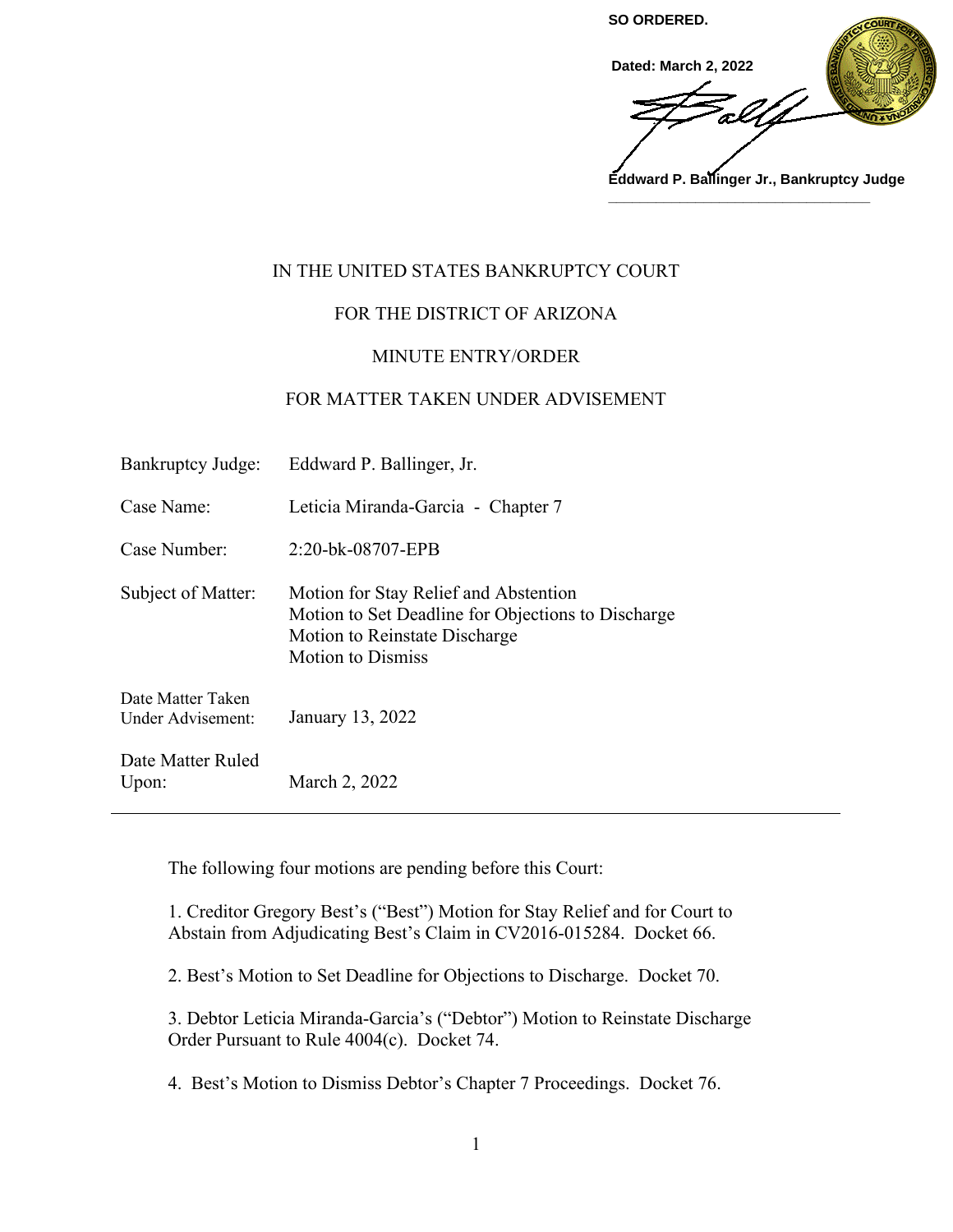#### I. Factual Background

 Debtor filed for Chapter 7 relief on July 28, 2020. Until the above matters were filed, she appeared *pro se*. She listed Best in her Schedules E/F as an unsecured, unliquidated, and undisputed creditor and included him on her Master Mailing List. There is no dispute that Best has been pursuing Debtor in state court since 2005 and holds a judgment against her, and others, for over \$1 million, which includes a \$500,000 punitive award. It is also undisputed that errors occurred in this case attributable to the Chapter 7 Trustee and Debtor. According to Best, those errors resulted in his failure to file a timely nondischargeability complaint. He admits, however, knowing of the December 18, 2020, deadline. The question is whether this Court has the authority to allow the late-filed complaint.

 On July 29, 2020, pursuant to the practice in this jurisdiction, the Bankruptcy Court Clerk's Office ("Clerk's Office") mailed out Official Form 309A (docket 11) providing notice of the date of the First Meeting of Creditors ("First 341 Hearing") and the deadline for the filing of objections to discharge and dischargeability complaints ("Bar Date"). This notice scheduled the First 341 Hearing for August 31, 2020, and the Bar Date for October 30, 2020.

Six days before the First 341 Hearing, the Clerk's Office dismissed the case due to Debtor's failure to pay the filing fee. Nonetheless, Best, his apparent state court counsel, and the Chapter 7 Trustee appeared for the hearing. Because the case had been dismissed, the Trustee filed his first Report of No Distribution in a dismissed case (docket 19) with the following form language:

I, LOTHAR GOERNITZ, having been appointed trustee of the estate of the above-named debtor(s), report that this case was dismissed or converted. I have neither received any property nor paid any monies on account of this estate. I hereby certify that the chapter 7 estate of the above-named debtor(s) has been fully administered through the date of conversion or dismissal. I request that I be discharged from any further duties as trustee. Key information about this case as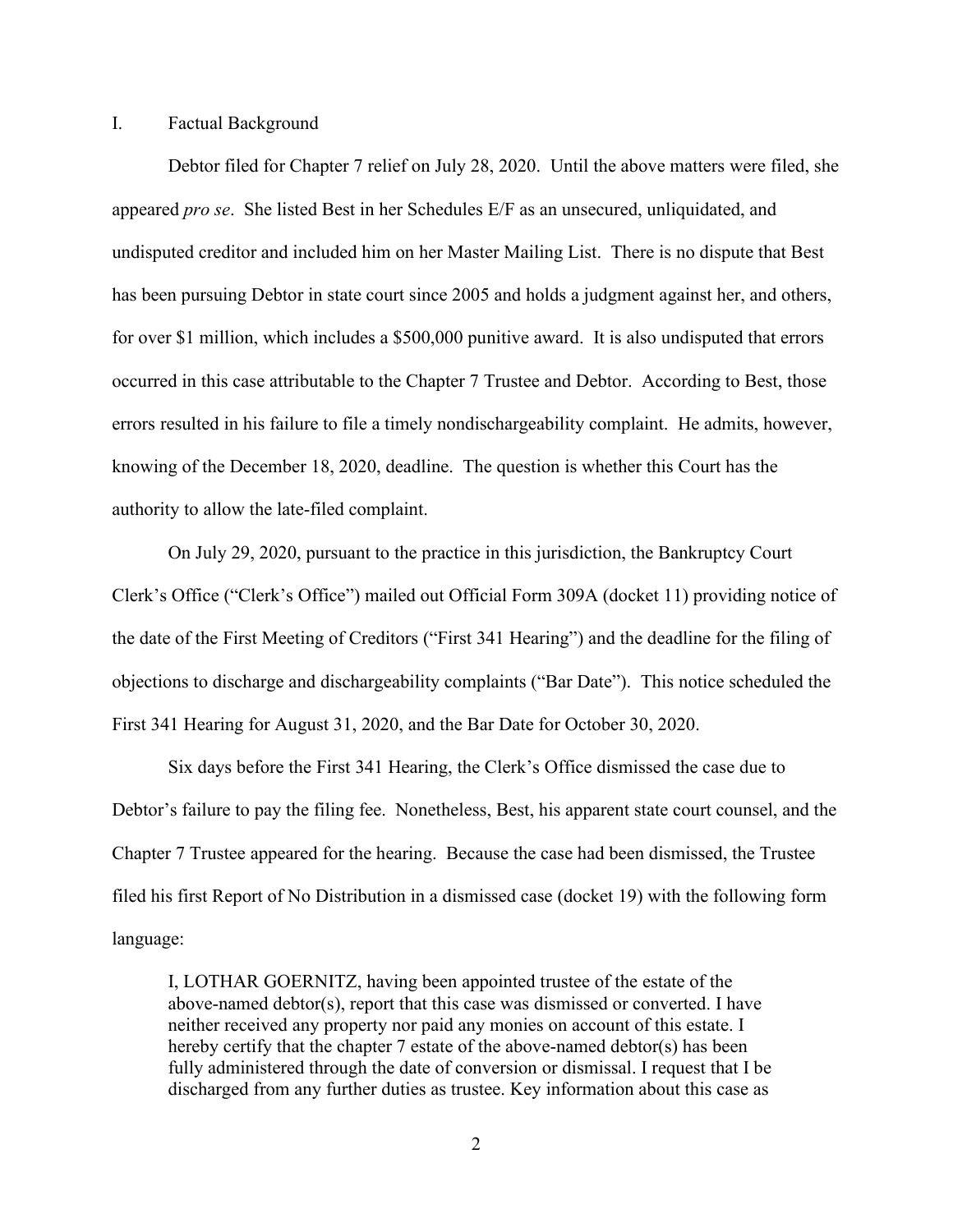reported in schedules filed by the debtor(s) or otherwise found in the case record: This case was pending for 0 months. Assets Abandoned (without deducting any secured claims): Not Applicable, Assets Exempt: Not Applicable, Claims Scheduled: Not Applicable, Claims Asserted: Not Applicable, Claims scheduled to be discharged without payment (without deducting the value of collateral or debts excepted from discharge): Not Applicable.

Nearly a month later, Debtor filed a motion to reinstate, which this Court granted. Again, in accordance with the practice in this jurisdiction, the Clerk's Office issued a new Form 309A (docket 22) setting a new 341 Hearing ("Second 341 Hearing") for October 19, 2020, and a new Bar Date for December 18, 2020. Best, his state court counsel, and the Trustee appeared for the Second 341 Hearing on October 19, 2020; Debtor did not. It is undisputed that the Trustee stated on the record he would dismiss the case due to Debtor's failure to appear.

 Seemingly consistent with his intention to dismiss the case, the Trustee again filed a Report of No Distribution in a dismissed case (docket 25) on October 26, 2020, seven days after the Second 341 Hearing, with the same form language as quoted *supra*. He did not, however, file a motion to dismiss. This was error number one.

 Seven days later, the Trustee filed a Withdrawal of Trustee's Report in a Dismissed Case (docket 26) stating simply, and without explanation, that the "Trustee's Report in a dismissed case was filed in error." Fourteen days later, on November 16, 2020, Debtor and the Trustee conducted Debtor's 341 Hearing ("Third 341 Hearing"). Best did not appear. There is no dispute that neither Debtor nor the Trustee provided notice of this Third 341 Hearing to interested parties. This was error number two.

On November 23, 2020, the Trustee filed another Report of No Distribution (docket 27), this time noting that there were no funds for distribution and that the case had been fully administered. Two months later, after allowing Debtor time to file her Certification of Completion of Instructional Course Concerning Personal Financial Management, the Clerk's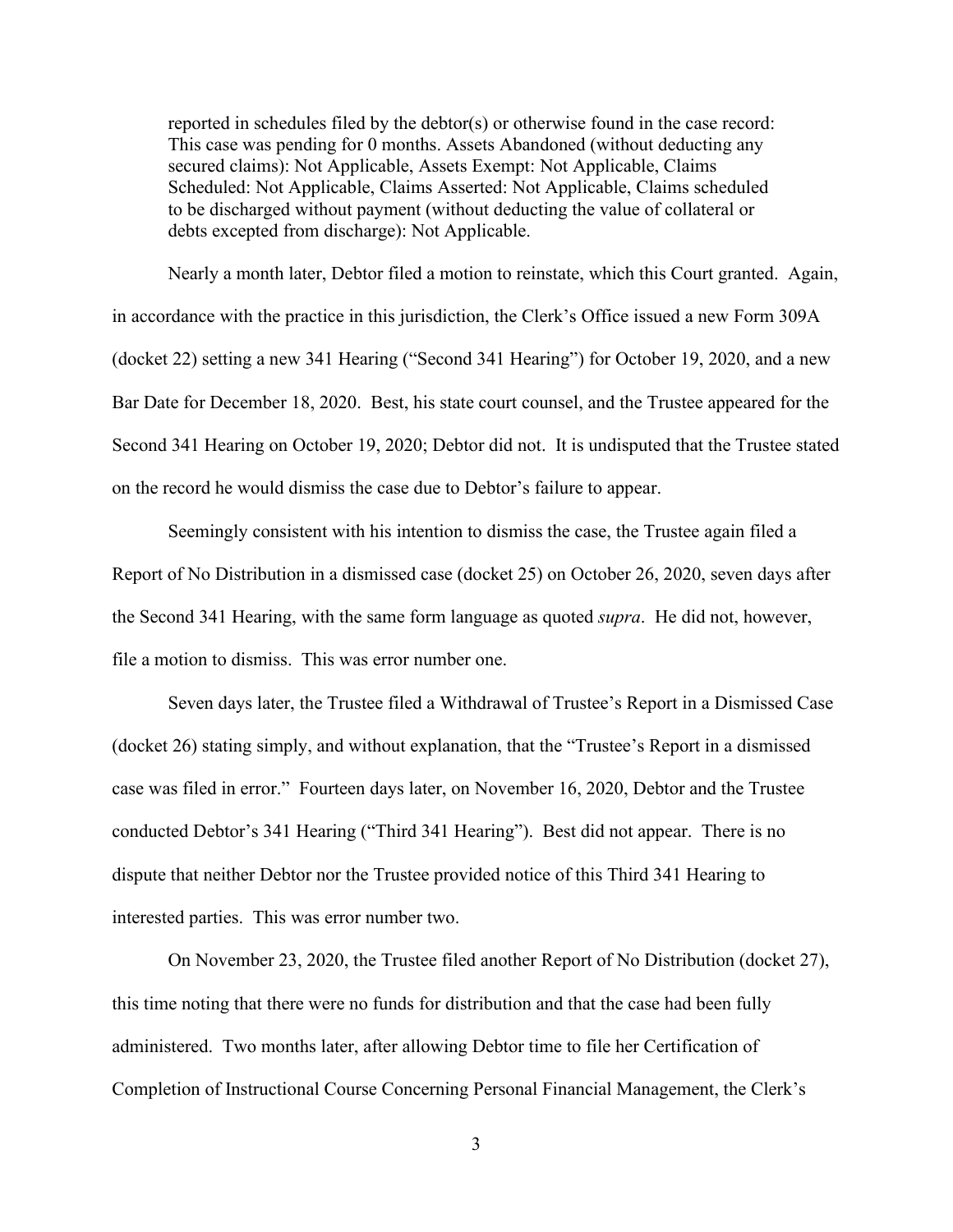Office closed the case and discharged the Trustee of his duties. This was followed on January 26, 2021, with a Notice that Case Was Closed Without Entry of the Discharge (docket 33) due to Debtor's failure to file her certification, notice of which was provided to Best.

 Three months later, Debtor filed her Financial Management Course Certificate and a motion to reopen,<sup>1</sup> which the Court granted. Her discharge was entered that same day, May 4, 2021. The case was subsequently closed on May 10, 2021. Best filed his motion to reopen and vacate the discharge on June 9, 2021, which this Court granted on August 18, 2021, after considering testimony from the Chapter 7 Trustee and Debtor.

 In open court, the Trustee admitted there were "snafus" in this case. He stated that shortly after Debtor missed the Second 341 Hearing, she reached out to him to explain her absence and request a continued 341 Hearing date. He told Debtor, incorrectly, that he had already dismissed her case and that it would need to be reinstated, but indicated he was willing to do so and reschedule the meeting of creditors. He and Debtor agreed on November 16, 2020, for the Third 341 Hearing. The Trustee admitted it was his obligation to notice the Third 341 Hearing and that he was unable to explain the lack of notice. He suggested it could be attributable to his office, but he also indicated it could have been court error – insisting that this was not the first time during the COVID-19 pandemic when his office had filed a document with the court that did not appear on the docket until his office contacted the Clerk's Office for correction. He further repeated his belief, consistent with his statement on the record at the Second 341 Hearing, that he had, in fact, dismissed the case. But, as the docket clearly reflects,

<sup>&</sup>lt;sup>1</sup> Local Bankruptcy Rule 1017-1 requires a debtor to file a motion to reopen if the dismissed case has been closed. "The movant must serve the motion on the debtor, the case trustee, the United States Trustee and any interested party who has appeared in the case." While Best had appeared at the two previously scheduled 341 Hearings, he had not filed a notice of the appearance in the case, and the record reflects Debtor did not provide notice of the motion to reopen to Best.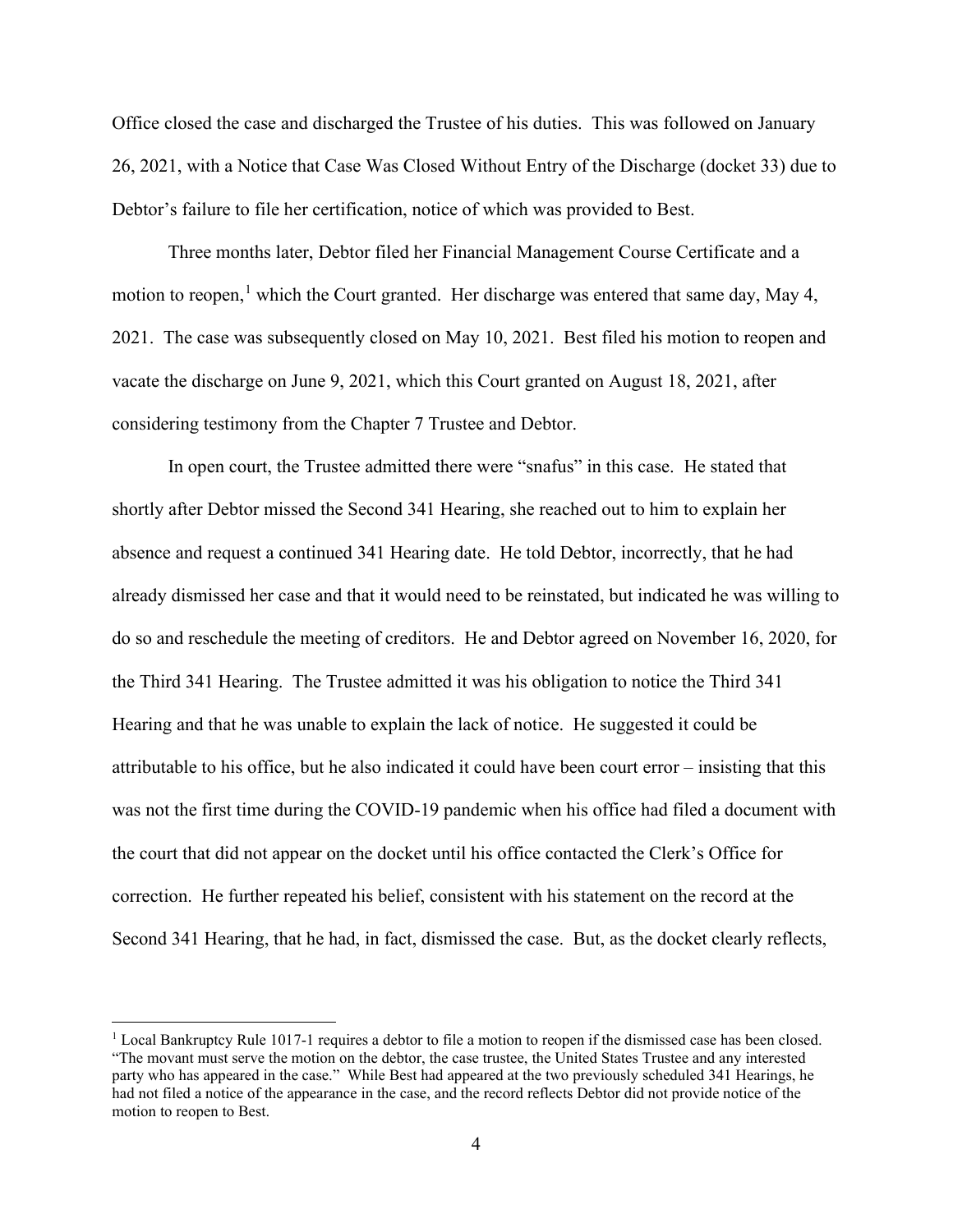there was no motion to dismiss or order dismissing the case, which would have been required if, in fact, the case had been dismissed. The only dismissal-related document on the record is the Trustee's October 26, 2020, Notice of No Distribution in a dismissed case, which begs the question whether the Trustee believes that filing a Notice of No Distribution in a dismissed case is equivalent to requesting or effectuating dismissal, and its subsequent withdrawal sufficient to reinstate the case. It is not.

#### II. Analysis

 The logical starting point in addressing the pending motions is to determine whether the deadline to file a nondischargeability complaint in this case can be extended or, perhaps more accurately, whether adversary 21-00230 can be deemed timely filed due to the above-described errors. If Best cannot pursue his nondischargeability complaint, there seems no reason to grant Best's request for stay relief or deny Debtor's motion to reinstate her discharge.

 The Court believes it is also important to understand the procedural difference between setting and continuing a meeting of creditors and how the difference impacts the attendant deadlines set forth in Form 309A. When a Chapter 7 petition is filed in Arizona, the Clerk's Office issues Form 309(A) scheduling the initial meeting of creditors and setting the Bar Date. When a case is dismissed before a debtor's appearance at the meeting of creditors and is subsequently reinstated, the Clerk's Office reschedules the meeting of creditors and resets the Bar Date for objections to discharge and for the filing of nondischargeability complaints. That was done in this case when the case was reinstated, and a new Bar Date set for December 18, 2020.

 A continuance of a meeting of creditors proceeds quite differently. With a continuance, depending on whether debtor has requested the continuance or the Trustee has elected to

5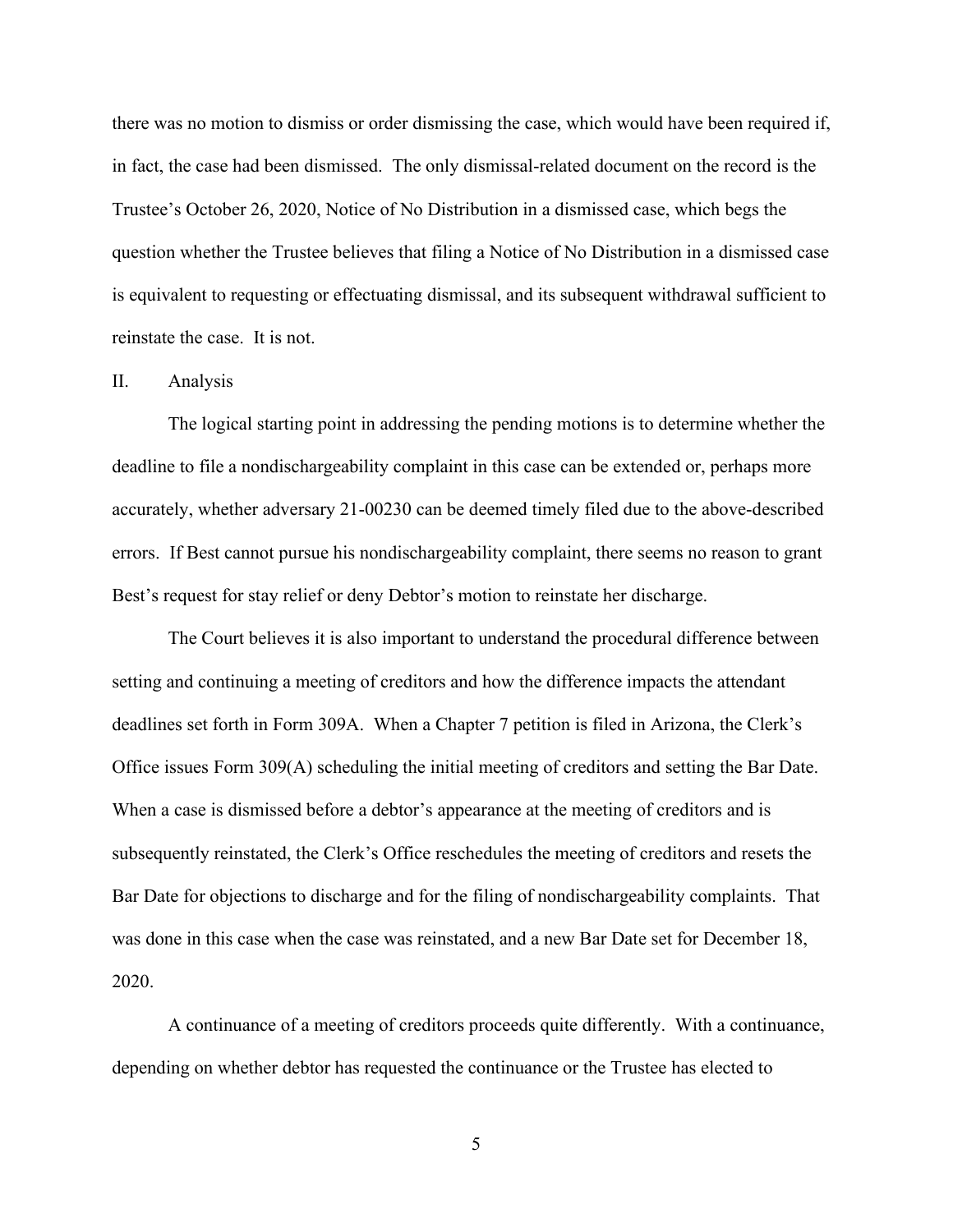continue the meeting, notice must be provided of the new 341 Hearing date per Local Bankruptcy Rules ("LBR") 2084-7 or 2003-1. If the Trustee elects on his own to continue the meeting of creditors, for good cause,

the trustee must request that the Clerk provide notice of the rescheduled meeting using the applicable ECF filing event so that service can be effected by the Clerk or Bankruptcy Noticing Center. If continued the trustee will note the continued hearing date on the docket.

LBR 2084-7. If the debtor requests a continuance of the meeting of creditors, "the requesting party must immediately file a notice of the new date, time, and location, and serve that notice on all creditors and parties in interest on the master mailing list, and file a certificate of service." LBR 2003-1. Only if the reinstatement date is less than thirty days from the existing Bar Date is a new Bar Date set.

This procedure was followed for the First and Second 341 Hearings, with a new Bar Date issuing. Once Debtor failed to appear at the Second 341 Hearing, however, the Trustee had a choice on how to proceed. If the Trustee had properly completed the steps to dismiss the case as he stated on the record, the Clerk's Office would have issued an order reinstating the case and a notice of a new meeting of creditors, which would have alerted interested parties of a new sixtyday deadline for objections to discharge and nondischargeability complaints. As it was, this case was not dismissed and the existing Bar Date remained in effect.

 The question is whether this failure to follow procedures excuses Best from complying with the December 18, 2020, Bar Date. As Best contends, he reasonably relied on the Trustee's statement at the Second 341 Hearing that he was going to dismiss the case, which would have rendered moot the December 18, 2020, Bar Date, and required the setting of a new Bar Date upon reinstatement of the case. A review of the docket and the Trustee's erroneous filing of the Notice of No Distribution in a dismissed case may have also led him to the mistaken conclusion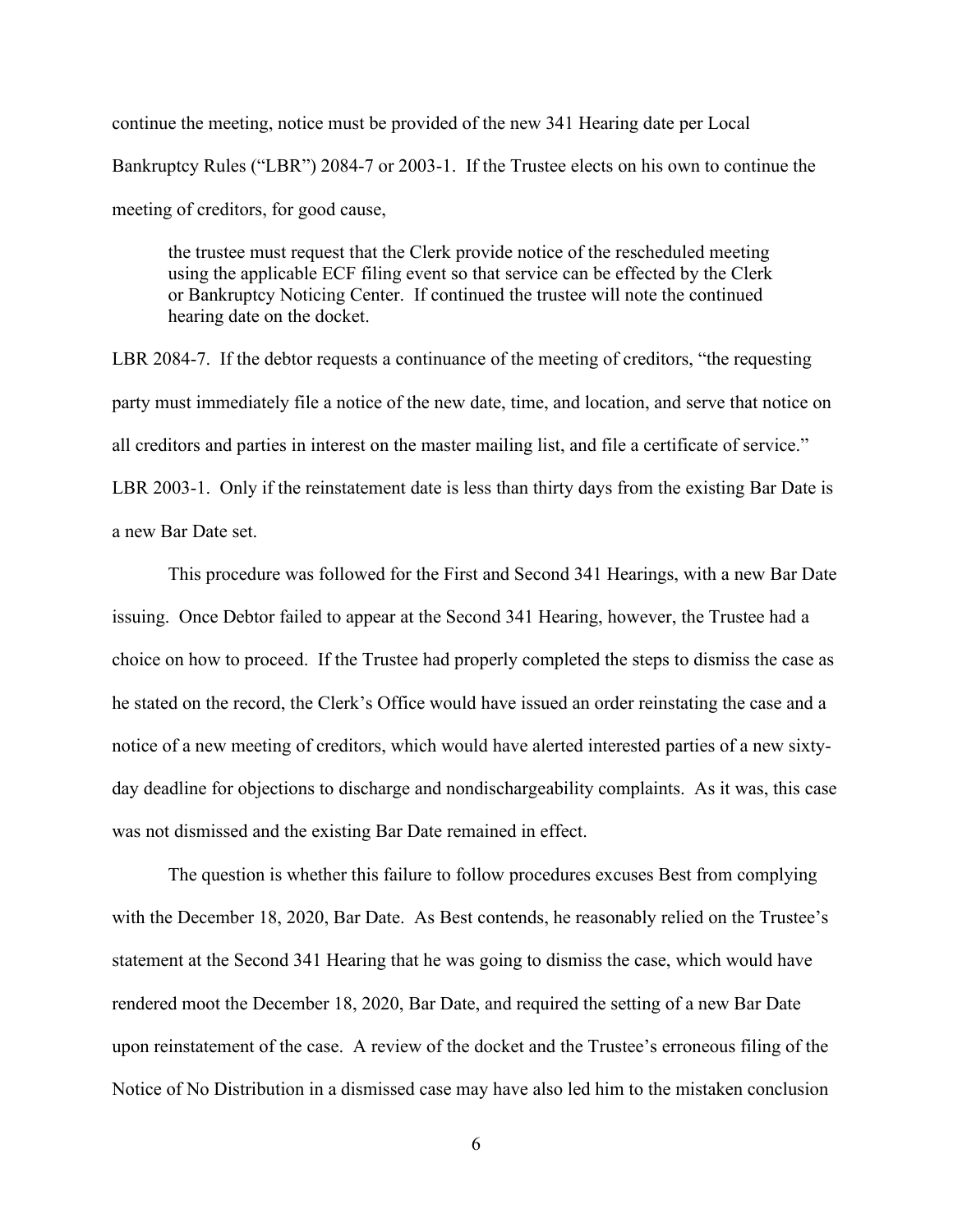that the case was dismissed or in the process of being dismissed. Unfortunately, the law does not appear to allow this Court to remedy these errors.

 Rules 4004(a) and 4007(c), Fed. R. Bankr. P., provide that objections to discharge and nondischargeability complaints *shall* be filed sixty days after the date set for the first meeting of creditors and that notice of the deadline needs to be provided to all creditors. The time may be extended for cause, after notice and a hearing, but such motion to extend "*shall* be filed before the time has expired." Fed. R. Bank. P. 4004(b) and 4007(c)(emphasis added). These time limits are strictly construed. Courts no longer have discretion to set the deadline or *sua sponte* continue the deadline. *In re Anwiler*, 958 F.2d 925, 927 (9<sup>th</sup> Cir. 1992), *cert. denied*, 506 U.S. 882, 113 S.Ct. 236, 121 L.Ed.2d 171 (1992).

 The Ninth Circuit has recognized an exception only in "unique" or "extraordinary circumstances." *In re Kennerly*, 995 F.2d 145, 148 (9<sup>th</sup> Cir. 1993)(citing *In re Slimick*, 928 F.2d 310 (9th Cir. 1990)); *In re Anwiler*, 958 F.2d at 927; *In re Marino*, 143 B.R. 728, 733 (9th Cir. BAP 1992), *aff'd* 37 F.3d 1354 (9<sup>th</sup> Cir. 1994). And, even then, it has recognized the exception reluctantly:

At the outset we note that, although courts within the Ninth Circuit have indicated in dicta that there is an exception to Rule  $4007(c)$ 's time limit for "unique" or "extraordinary" circumstances, the validity of the doctrine remains doubtful.

*In re Kennerley*, 995 F.2d at 147; *see also Anwar v. Johnson*, 720 F.3d 1183, 1188 n.6 (9th Cir. 2013)(stating the United States Supreme Court has not expressly addressed the issue and noting the existing division among lower courts); *In re Anwiler*, 958 F.2d at 926 n.2 (stating "[t]he validity of the unique circumstances doctrine is open to question."); *In re Slimick,* 928 F.2d 304, 309 n.7 (9th Cir. 1990)(stating "[r]ecent decisions of the Court have left in doubt the viability of the unique circumstances doctrine.").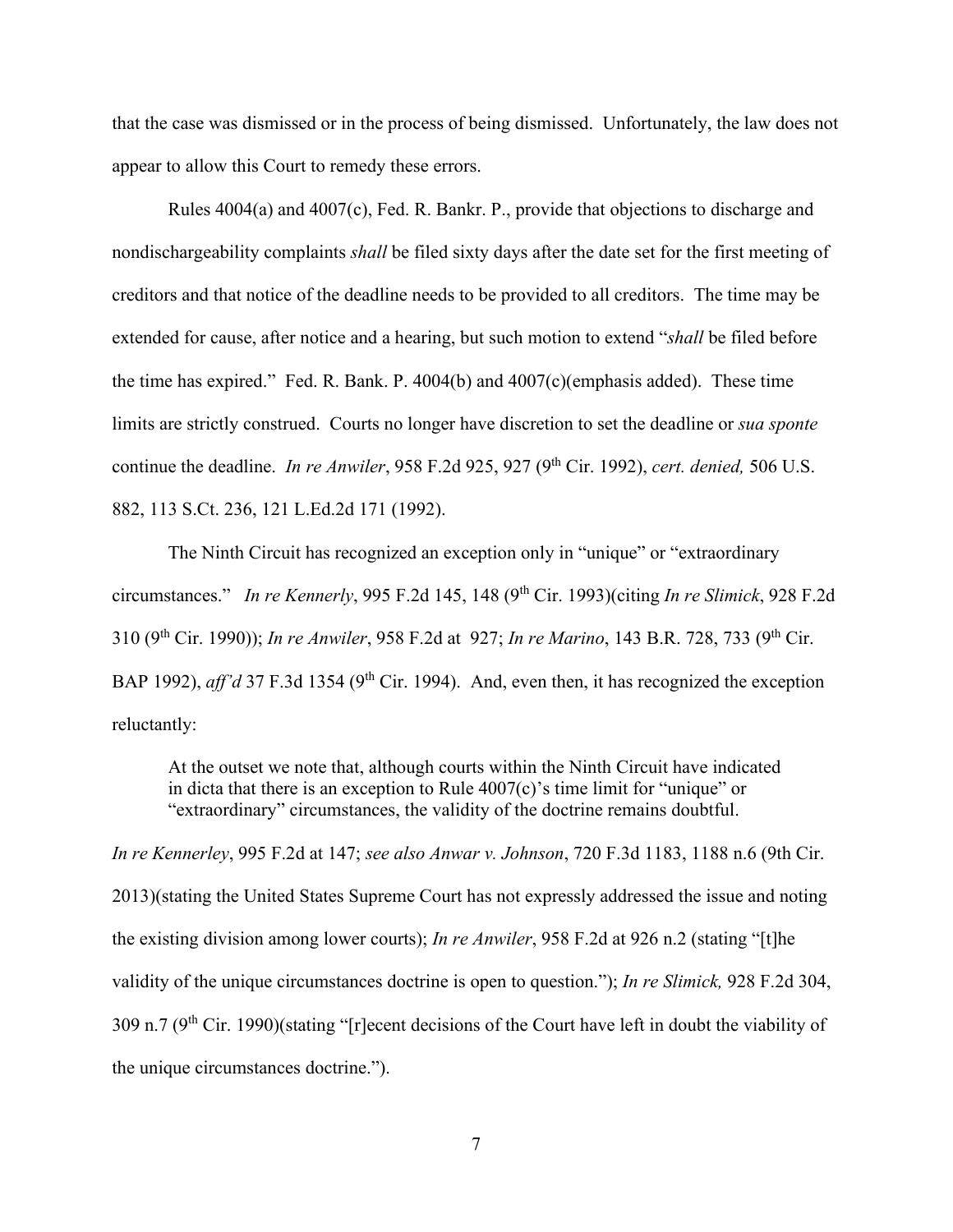"Unique" and "extraordinary" have been limited to situations in which *the court has*  explicitly misled a party.<sup>2</sup> In the few cases in which the Ninth Circuit accorded a creditor relief, it did so where the court itself issued two separate and conflicting notices setting the Bar Date deadline.

Allowing a court to correct its mistakes is not inconsistent with the purpose of Bankruptcy Rules 4004 and 4007. Under the prior bankruptcy rules a party requesting an extension of time after the time to file had passed could plead excusable neglect. When the new rules eliminated excusable neglect as a remedy, the parties were put on notice that they must be diligent in pursuing their claims. The intent behind the rules is not circumvented by allowing an untimely complaint to stand when a party relied on a court document sent before the deadline had expired. It would be very harsh indeed to deny equitable relief in cases where the delay in filing is not due to the fault of either party. While it is true that the Creditors could have made a motion to extend time if they were confused about the proper date for filing the complaint, Anwiler could have also asked the court for clarification. As between two innocent parties "[i]f one party must bear a loss, it should be the Debtor because he had notice of the erroneous date and had greater incentive to examine and correct the notice. It does not serve the Debtor well in equity to object to the complaint after the Claimants have reasonably relied on and complied with the erroneous notice." *Sibley,* 71 B.R. at 149.

*In re Anwiler*, 958 F.2d at 929; *see also In re Lopez*, 192 B.R. 539 (9th Cir. BAP 1996)(allowing

late-filed complaint where creditor filed nondischargeability complaint after deadline set in first

notice but before deadline set in second notice). In both cases, the creditor at least filed the

nondischargeability complaint within one of the court-prescribed deadlines.

The Court is sympathetic to Best's predicament, but there is no evidence here of any

*court* error. The fact that the Trustee neglected to do what he promised and Debtor (or the

 $2$  Tellingly, this Court has only been able to find one case in this Circuit in which a court granted relief in a situation other than one in which the court explicitly misled a party, but even then, the error was solely within the court's control. *See In re Schrag*, 464 B.R. 909 (D.Ct. Ore. 2011)(allowing untimely nondischargeability complaint due to "technical failure of court-controlled aspect of the court's electronic filing system"); *Cf. Anwar v. Johnson,* 720 F.3d 1183 (9th Cir. 2013)(denying relief where untimely filing resulted from *counsel's* difficulty navigating the electronic filing system).